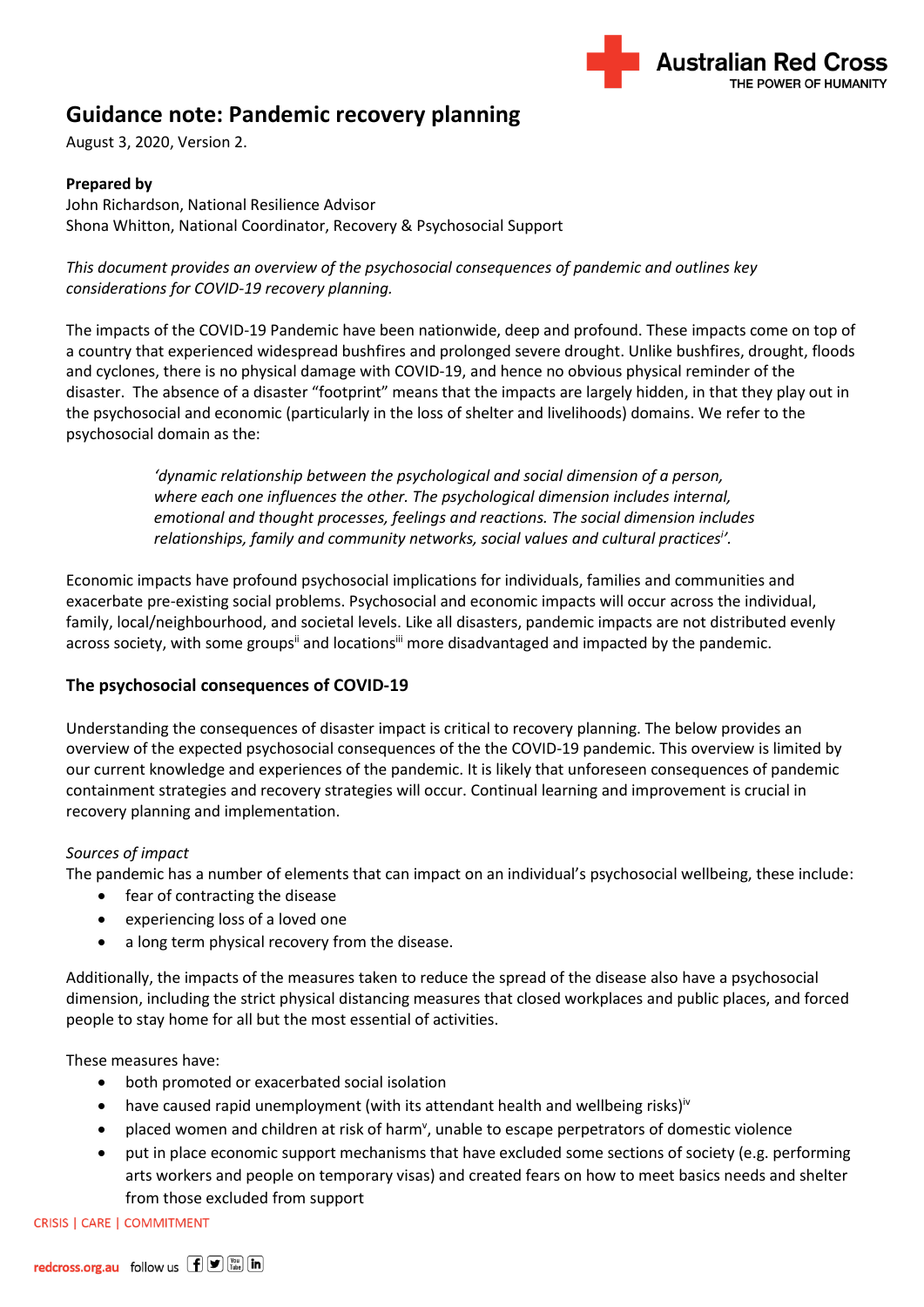- fear and uncertainty about one's future for people on temporary visas
- prevented people from being able to be with dying or seriously ill family and friends
- and also instilled a sense of fear about re-engagement with the broader communityvi
- disrupted education for children and young people, with a particular impact on, early education, the children for whom school is a safe place, late high school and university education<sup>vii</sup>.

Some groups in the community have also experienced stigmatisation<sup>viii</sup>, particularly those of Asian/Chinese heritage<sup>ix</sup> temporary visa holders, and health care workers<sup>x</sup>. Aboriginal and Torres Strait Islander communities<sup>xixii</sup> and migrants<sup>xiii</sup> are disproportionally impacted by COVID-19.

What also distinguishes the pandemic from other disasters, however, is the society wide ramifications. Sustained impacts, over a long period, with no clear end may have increased impacts for some. The lack of clarity over the length of time that the restrictions would be in place, and hence not being able to make plans for the future beyond days, may have increased people's sense of powerlessness over time.

Positive impacts have also been the apparent strengthening of community ties and deepening of bonding and bridging social capital to support each other and people more at risk<sup>xiv</sup>. Also positive has been people's willingness to implement and abide by the restrictions placed on their personal freedoms for a collective, overall public good<sup>xv</sup>.

### *Mental health impacts*

Evidence from previous epidemics suggests that the mental health impacts, particularly those resulting from quarantine measures, are significant both during and after the crisis. One study suggested that in the 2008 equine influenza outbreak in Queensland, approximately 34% of horse owners quarantined for several weeks reported high psychological distress during the outbreak<sup>xvi</sup>. This was compared with around 12% in the Australian general population<sup>xvii</sup>. A study comparing post-traumatic stress symptoms in parents and children quarantined with those not quarantined found that mean post-traumatic stress scores were four times higher in children who had been quarantined than in those who were not quarantined. 28% of parents quarantined in this study reported sufficient symptoms to warrant a diagnosis of a trauma-related mental health disorder, compared with 6% of parents who were not quarantined<sup>xviii</sup>.

After being quarantined during the epidemic of sudden acute respiratory syndrome (SARS), individuals who were quarantined or had relatives who contracted SARS were 2 to 3 times more likely to report high levels of posttraumatic stress disorder (PTSD) symptoms than the rest of the population<sup>xix</sup>. In addition, in the SARS outbreak, patients who had recovered from SARS also reported anxiety and fear. Other psychological effects reported included insomnia, depression and the inability to rid themselves of their memories of fighting SARS<sup>xx</sup>. Family members of SARS patients also reported psychological problems including depression, fear of stigmatisation, difficulties sleeping and embarrassment of being a member of a 'SARS family". For months following quarantine for SARS in both China and Canada, members of the isolated population still practiced avoidance of crowds and vigilant hand washing, in addition to delays in returns to normalcy more broadly.<sup>xxi</sup>

Quarantines that last 10 days or longer may result in an increased chance that people show symptoms of PTSD in the weeks and months after quarantines ceased<sup>xxii</sup>. The impacts are even greater among quarantined healthcare workers, and for 3 years after the SARS epidemic, healthcare workers were significantly more likely to experience dependency on alcohol or substance abuse than the general population affected by SARS<sup>xxiii</sup>.

Red Cross' experience in supporting people in a mandatory 14-day quarantine found:

- People expressed feelings of anxiety, anger, distress, frustration and boredom.
- Pre-existing vulnerabilities exacerbated.
- Complaints about poor quality/quantity of food, lack of fresh air and exercise.
- Lack of space for families.
- Problems with hygiene (e.g. some people not getting access to cleaning products etc).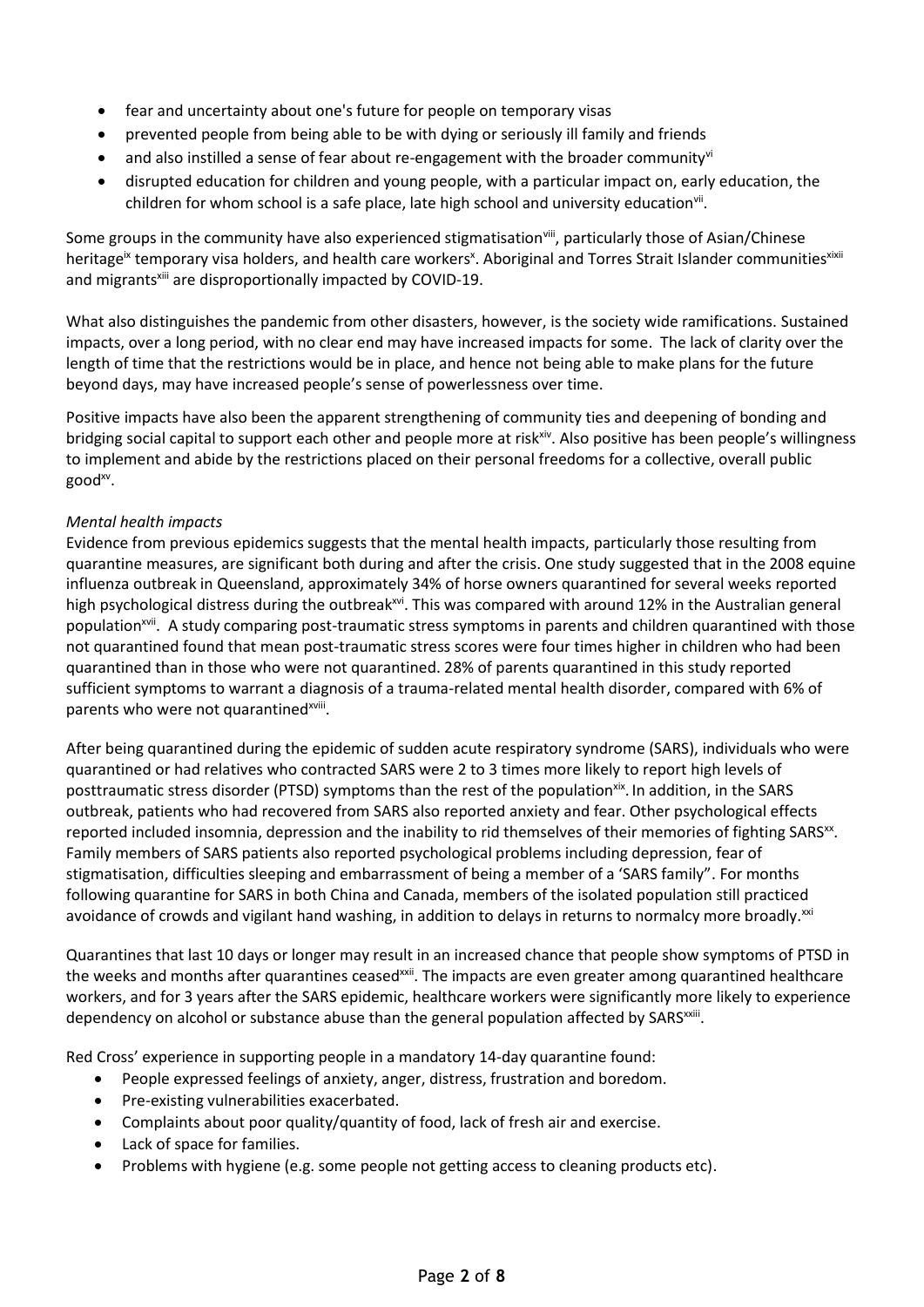- Confusion and fears around what happens next regarding quarantine discharge, onward travel, fees, fears around finance. Many people saying they didn't understand the instructions on arrival at the airport and that it was all quite overwhelming (especially difficult for solo travellers with no companion to help them remember what was said).
- Fears around jobs/income the most common.
- A lot of concern around a second wave and continuing lockdown measures.
- Many unaware of available support and items such as SIM cards, nicotine patches etc available from hotel reception.
- A group of people reported doing really badly, with deep social disconnection and depression.
- People overwhelmed by numerous calls from different services. Those who live alone (and elderly) are particularly vulnerable.
- Some appreciation for government and hotel support. Some shows of solidarity between people in hotel isolation (facebook group, online yoga classes run by someone in hotel, 6pm drinks on hotel balconies in QLD).
- Some people coping fine, able to work remotely and fill their time doing other things.
- Red Cross PFA volunteers called 75 former PFA clients and asked them how they are doing since leaving hotel isolation. Of the 73 who provided an answer 84% said 'good' to 'excellent', with 52% of these in the 'excellent' category and 30% 'good'. Only 1% said terrible, 4% poor, and 11% okay. All of the former clients who identified themselves as 'poor' or 'terrible' live alone, highlighting the potential increased vulnerability of this group.

### *Economic stresses*

The economic impacts of the pandemic, through underemployment, loss of employment and the failure of small and mediums size businesses has significant psychosocial implications. Consequences include:

- elevated suicide risk
- greater mental health impacts
- stigmatisation

There are generally increases in suicide in recessions<sup>xxiv</sup>. As an example, suicide rates rose 22% in Australia during the Global Financial Crisis<sup>xxv</sup>. Economic stimulus packages are currently scheduled to cease in September, as are other private sector measures of support, such as eviction notice and mortgage holidays. *xxvi* The loss of employment has impacts on standards of living, social contacts, and fears of stigmatisation<sup>xxvii</sup>.

Unemployment's mental health impact is larger in the 30 to 55 age range than it is for younger adults. This is the key cohort for both child rearing and caring for elderly parents, which can reduce capacity for parenting and caring for at risk family members. Unemployment has a greater effect on the mental health of men than women<sup>xxviii</sup>. Psychological distress was greater for those just unemployed or inactive than for those who had been unemployed or inactive for over two years. However, in Australia, long-term unemployment worsened mental health for males.<sup>xxix</sup> During the pandemic, there has been a significant gender difference in employment impacts, with women being more impacted by job loss<sup>xx</sup>, as well as shouldering more of the home schooling and caring responsibilities<sup>xxxi</sup>.

### *Family violence*

With the strict physical distancing measures, increased unemployment, and absence of recreational outlets such as organised sport, family violence has increased. The loss of power and control has been exacerbated in perpetrators of family violence<sup>xxxii,xxxiii</sup>. The demand for services for both women and men has also increased<sup>xxxiv</sup>. Restricted movements have meant that victims of family violence, mostly women and children, have had to spend more time in close confines with the perpetrator. Aside from the physical safety aspects, family violence also has mental health impacts, and significant negative short and long-term impacts on children's development. Women experiencing family violence after the Black Saturday Bushfires were also more likely to be suffering from PTSD.<sup>xxxv</sup>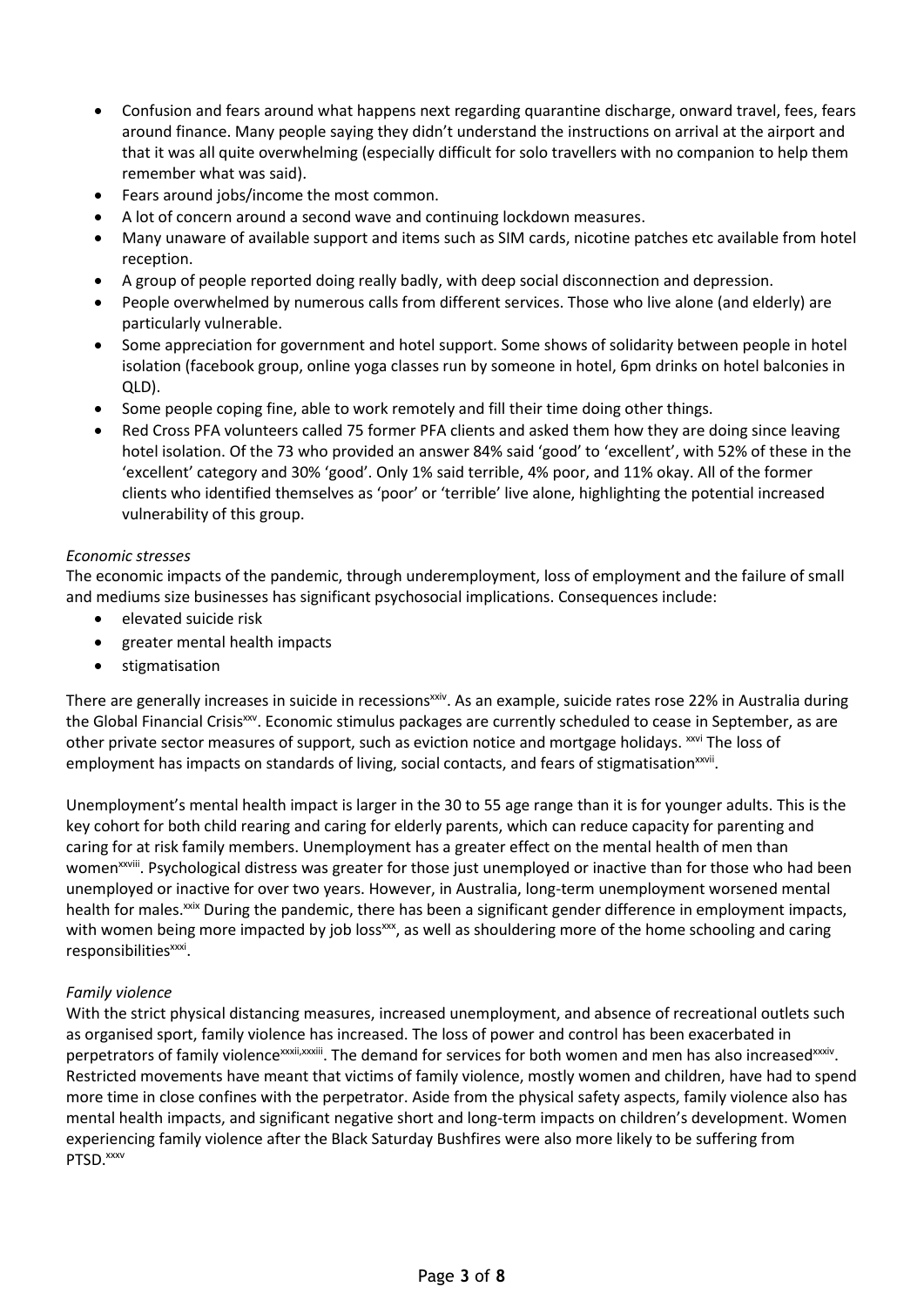Another impact of COVID for women and children's safety has been that they are not able to access their places of safety that they would have previously, i.e. for children school is a time limited protective factor. COVID-19 restrictions not only put perpetrators in close confines but have also restricted access for children and women to safety. Pandemic management measures have also restricted the services that would have been supporting at risk children. Children have become less visible and for those already at-risk there has been a significant increase in their risk of harm.

### *Loneliness/social connection*

The COVID-19 has fundamentally challenged how communities operatexxxvi and how individuals interact with each other and in their community<sup>xxxvii</sup>. Workplaces have changed dramatically, with people demonstrating that many roles can be performed from home, without apparent loss of productivity. Commuting patterns have changed, with a greater uptake of cycling and walking, and a collapse in the use of public transport<sup>xxxviii</sup>. Central Business Districts, once vibrant, are ghost towns, whereas suburbs, quiet during the day, are now vibrant. These changes have brought uncertainty and apprehension surrounding how to imagine a future going forward. The continued presence of the SARS-CoV-2 virus also challenges how people engage with their community. This is evidenced through continued fear of the risk of contracting it and an adjustment to a much slower pace of life. People seek guidance on how to reengage, and how to imagine their future or futures.

### **Recovery from pandemic**

Recovery activities start at the same time as response. One of the challenges recovery planners will face is that we will continue to be in "response phase" for some time. This means that as the pandemic continues we will be attempting to map out a path for recovery in an environment of high uncertainty and potential future outbreaks. Parallels may be drawn with communities under extended threat from campaign bushfires (i.e. northern New South Wales from September 2019, and the Alpine region of Victoria in 2003) where people are experience constant threat.

Recovery from pandemic, like any emergency, is long, complex, dynamic and multidimensional<sup>xxxix</sup>. The key to recovery, though, is to focus on managing the consequences<sup>xl</sup>. The recovery system recognises psychological, economic and social impacts and the increased risk factors for people with pre-exisiting vulnerabilities. Of particular concern is the exacerbation of existing patterns of family violence and the exclusion of people from Aboriginal and Torres Strait Islander communities and people with physical or mental health conditions or intellectual disabilities from the recovery system.

### **Useful tools for recovery managers**

Existing tools available to recovery managers, such as the National Principles for Recovery<sup>xii</sup>, Community Recovery Handbook<sup>xlii</sup> and Communicating in Recovery guide<sup>xliii</sup> can all be contextualised for the current environment.

Further, framing recovery planning using a Recovery Capitals approach<sup>xliv</sup> may be a useful model for recovery practioners. The seven Recovery Capitals (human, social, economic, political, natural, cultural, built) under development by the University of Melbourne, Massey University and Australian Red Cross aim to recognises the intersection of different issues involved in recovery. Capitals are generally understood to be assets or resources that can generate additional resources. Capitals frameworks can therefore be useful in understanding how different factors relate to each other, and how resources can be drawn upon to achieve desired outcomes.

There are also a range of practice guidance notes as well; *[Remote Casework in the contxt of COVID 19,](https://www.redcross.org.au/getmedia/c6ffcb4f-3ac3-4e61-ae9e-cb72166fd53f/Infosheet-Remote-Casework-COVID-19-external.pdf.aspx) [Child](https://www.redcross.org.au/getmedia/857697b3-28e1-4726-abb8-bf04930518af/Infosheet-Child-Protection-COVID-19-external.pdf.aspx)  [Protection in the Context of COVID19,](https://www.redcross.org.au/getmedia/857697b3-28e1-4726-abb8-bf04930518af/Infosheet-Child-Protection-COVID-19-external.pdf.aspx) an[d Safeguarding Vulnerable People in the Context of COVID19](https://www.redcross.org.au/getmedia/d58b03ce-ea14-4d5d-a1ff-35fddf7af8ad/Infosheet-Safeguarding-Vulnerable-People-COVID-19-external.pdf.aspx)* . These can all be found on Red Cross's [COVID 19 Hub.](https://www.redcross.org.au/stories/covid-19/sector-resources)

### **Planning for COVID-19 recovery**

Recovery planning is generic. It focusses on the impacts and not necessarily the causes. There is good guidance, from the National Principles for Disaster Recovery, the Community Recovery Handbook, the Communicating and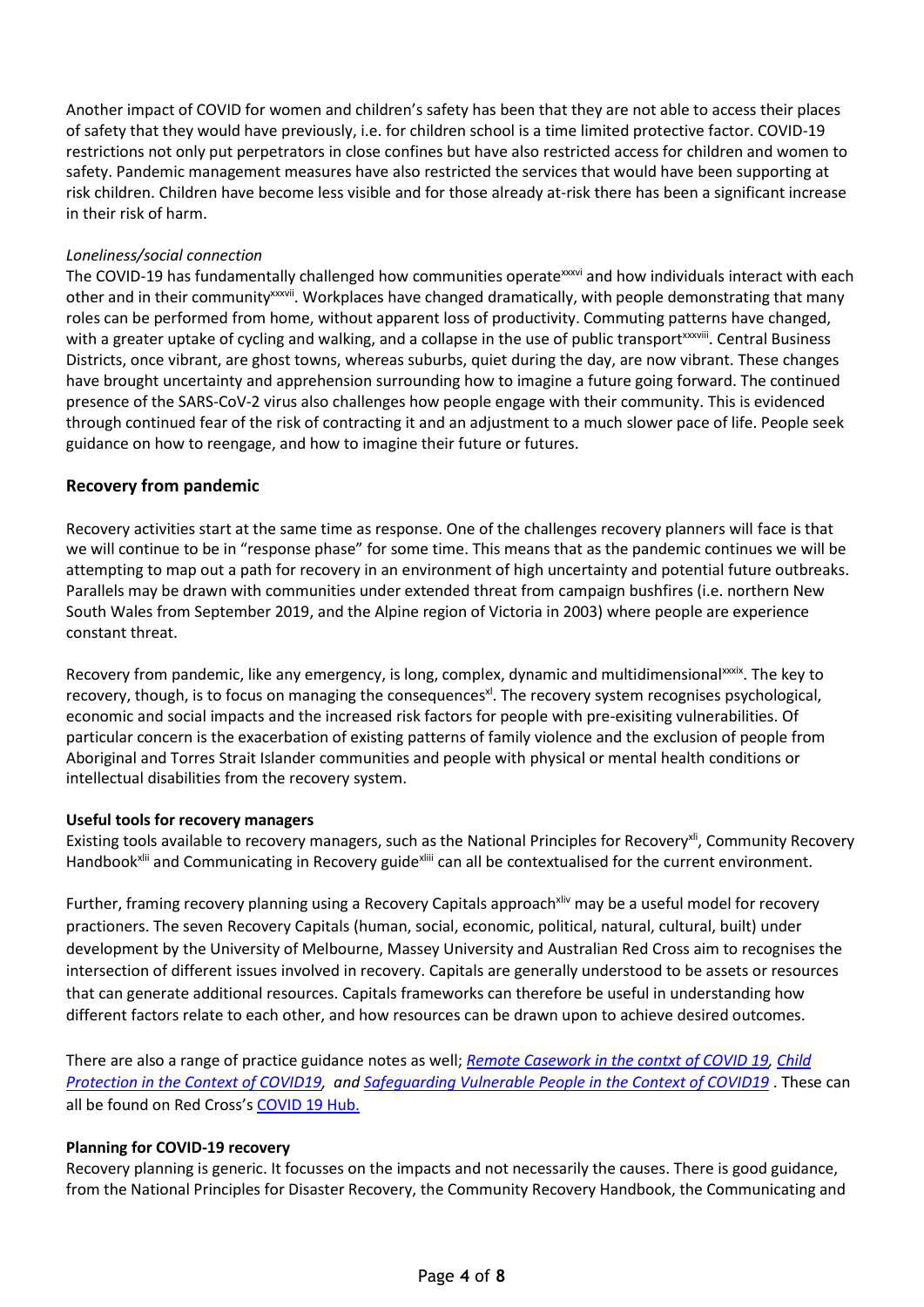Recovery guide, the Leading in Disaster Recovery handbook and the National Recovery Monitoring and Evaluation Framework. Key considerations for recovery planning aligned with the six National Principles for Disaster Recovery are outlined below.

### *Understand the context: Successful recovery is based on an understanding of the community context, with each community having its own history, values and dynamics.*

When considering pandemic recovery planning it will be key to acknowledge that the COVID19 pandemic is not occuring in isolation. The shocks and stresses an individual, household or locality have experienced are important. There has been significant drought impacts in the eastern states, and parts of SA, WA and Tasmania. The 2019/2020 summer bushfires also had nationwide impact<sup>xly</sup> and promoted existential challenges relating to climate change and eco-anxiety.xlvi Local, state and national emergency arrangements exist and can be applied to the pandemic context. These arrangements can be contextualised in order to meet the unique needs generated by the impacts of the pandemic.

Australia has not experienced a recession in 29 years, hence there is a generation that has not experienced economic uncertainty or unemployment, and most people have largely been in control of their employment decisions<sup>xivii</sup>. The prevailing economic trends over the past decades have also led to a casualisation of the workforce<sup>xlviii</sup>. This has left many people at risk without coverage from sick leave or annual leave, or if they are employed for less than 12months, access to JobKeeper or other forms of income support.

Some areas will be more at risk to the economic impacts<sup>xlix</sup>; those areas of entrenched economic disadvantage, areas with a higher proportion of younger people, areas with higher proportions of people on temporary visas or casual work.

## *Recognise complexity***:** *Successful recovery is responsive to the complex and dynamic nature of both emergencies and the community.*

The impacts of the pandemic are not purely economic. A Recovery Capitals approach helps clarify the dynamic interaction between the seven capitals of human, social, financial, natural, political, built and cultural. Each of these are interlinked, and this approach helps us understand that decisions taken, for example, in the economic capital domain may have an impact on the social capital domain. The preeminent issue in the COVID 19 Pandemic is the economic impacts, and their flow on human and social impacts, and subsequent costs. Learning from the drought situation may be instructive, where the manifestation of drought commences with a reduction in farming income, and then the flow on impacts are seen in a decline in health and wellbeing.

Conducting needs assessments across these seven domains will be essential. As the pandemic has shown to be an extremely dynamic situation needs assessment processes should be dynamic and repeated at regular intervals. This also recognises the complex interplay between continuing attempts to manage the spread of COVID19 and reopening the economy.

In order to ensure that no one is left behind, the application of a protection, gender and inclusion lens is critical. The Red Cross' Minimum Standards for Protection, Gender and Inclusion<sup>||</sup>, with its Dignity, Access, Participation and Safety framework is an important resources to help assist both needs assessments as well as program planning.

### *Use community-led approaches***:** *Successful recovery is community-centred, responsive and flexible, engaging with community and supporting them to move forward*.

The key to this approach is ensuring that activities are people centred and demand driven<sup>lii</sup>. There will be pressure to put in place top down, infrastructure focused measures that may target a few industries. Speed should be balanced with need. Activities undertaken to support recovery should look to have a legacy, be it improved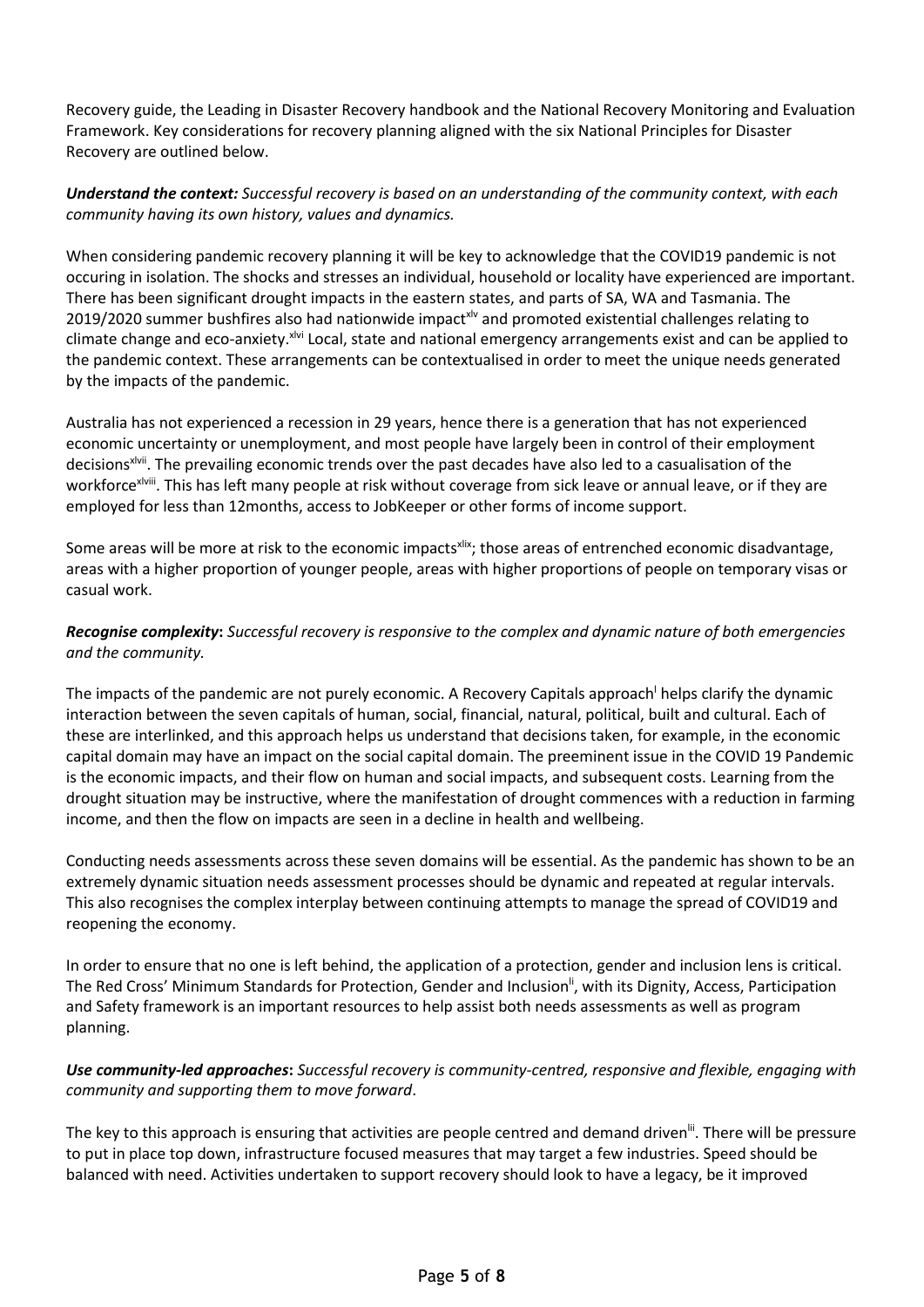disaster resilience, such as proposed by the Master Builders Association<sup>liii</sup>, or community strengthening initiatives such as community-based risk reduction activities.

Local governments are, or should be, well versed in community consultation through the budget setting and strategic planning processes<sup>liv</sup>. These processes can be used to determine what the community feels is important for their recovery<sup>ly</sup>. Ensuring that local governments are provided with sufficient information to make informed decision is key to strong community engagement and creating an enabling environment for community led approaches. Consultation should be broad and inclusive. Women, children, persons with disabilities, Aboriginal and Torres Strait Islander peoples and marginalised groups are often excluded from decisions and activities in disaster response and recovery<sup>lvi</sup>. Effort should be made to ensure appropriate representation in community consultation.

### *Coordinate all activities: Successful recovery requires a planned, coordinated and adaptive approach.*

Again, the application of a Recovery Capitals approach<sup>lvii</sup> will ensure that all appropriate players are at the table to ensure that all needs and impacts are considered and there are no unintended consequences. As the impacts are largely seen as economic, there will be pressure for only business or economic activity focused agencies be in the position to guide the recovery process. However, it is important that human service agencies are represented to ensure the voice of people are heard in these decisions. Applying the IFRC's Dignity Access Participation Safety<sup>lviii</sup> framework also helps identify groups or areas that require more attention.

Consideration must be given to including in coordination structures and processes non-traditional partners, who may be pathways to people impacted who are not linked into community services. These may include sporting groups, post offices, chemists, cafes, supermarkets among others.

### *Communicate effectively: Successful recovery is built on effective communication between the affected community and other partners.*

Public information is a humanitarian intervention<sup>lix</sup>. Recovery communications refer to the practice of sending, gathering, managing and evaluating information in the recovery stage following an emergency<sup>|x</sup>. Well planned and well executed public information campaigns are vital to community recovery. Communications in recovery should go beyond merely sending information, to forming a dialogue with the community. Effective communications provide a basis for important social processes such as bonding between individuals, groups and communities. This is intrinsically linked with community led approaches. A community-led approach requires a two-way communication process between authorities holding power and funds, and the impacted community $^{\text{ki}}$ .

Recovery communications require care and sensitivity and can often be impeded by significant physical, logistical and psychosocial limitations. Successful recovery is built on effective communication. Recovery communications should<sup>lxii</sup>:

- Recognise that communication with a community should be two-way, and that input and feedback should be sought and considered over an extended time
- Ensure that information is accessible to audiences in diverse situations, addresses a variety of communication needs, and is provided through a range of media and channels
- Establish mechanisms for coordinated and consistent communication with all organisations and individuals
- Repeat key recovery messages because information is more likely to reach community members when they are receptive.

Using Hobfoll (2008) et al's<sup>|xiii</sup> five pillars for psychosocial support (Safety, Calm, Social Connection, Self-Efficacy and Hope) as a framework, we can provide psychosocial support at a population level to promote prosocial behaviours. This will support people to make sense of the situation and manage their stress, fears and anxieties.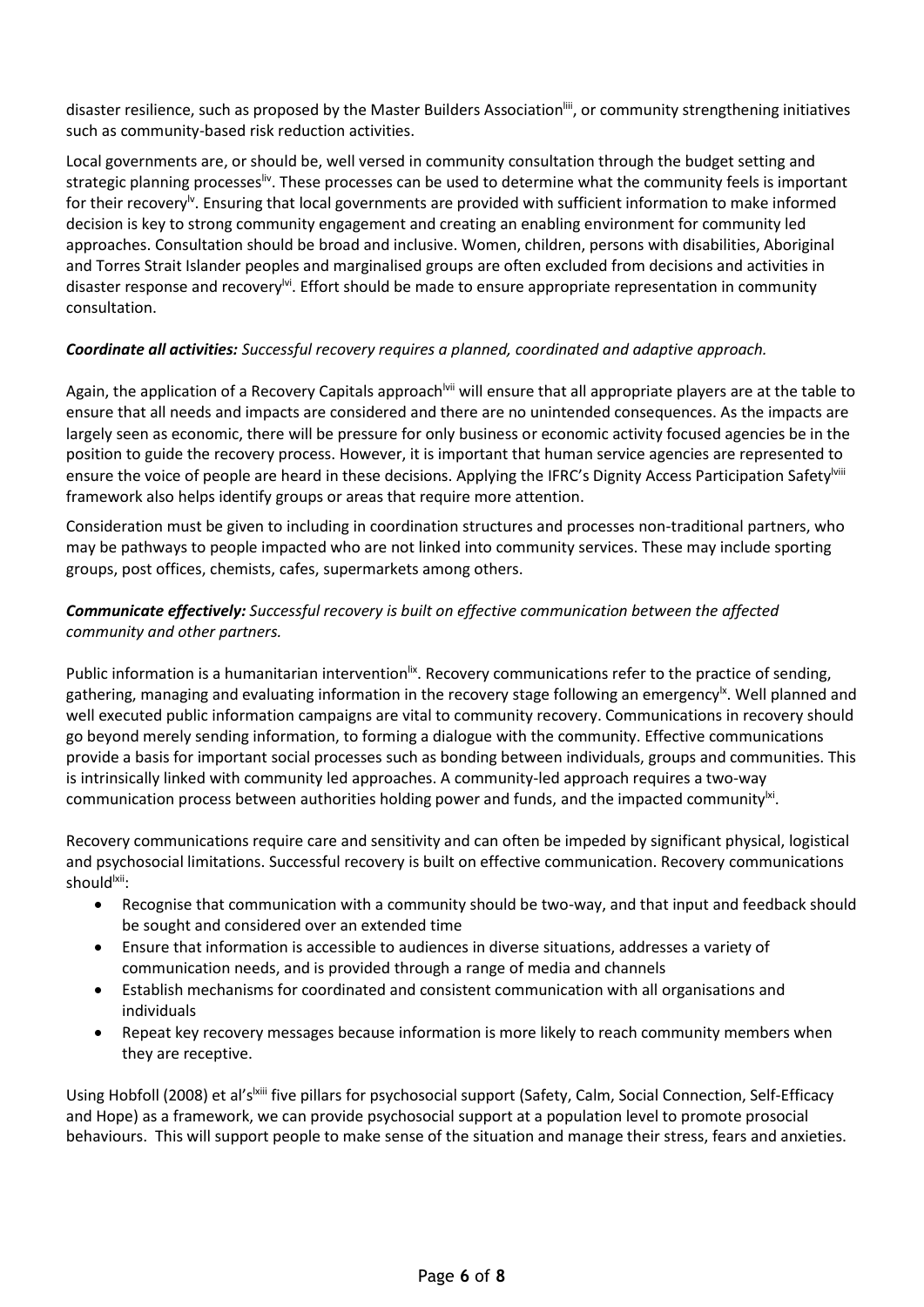### *Acknowledge and build capacity: Successful recovery recognises, supports and builds on individual, community and organisational capacity and resilience.*

Significant capacity already exists in the community through local, organically formed community groups and networks. The four resilience capacities, wellbeing (physical and mental health), security (financial and physical safety), connection (to community and environment) and knowledge (access to information to make decisions) help to identify where people have capacity to manage disruption and where people need assistance, and what assistance might be needed. This lens picks up groups that may not fit into a list more traditional "at risk" groups, i.e. women facing family violence, international students etc. These capacities should form the basis of needs and capacities assessments to guide the recovery process.

Local government, agencies and business may not have experience in dealing with the complexities of recovery. Capacity can be enhanced through webinar-based training and briefing, in topics such as recovery basics, communicating in recovery, and psychological first aid. Consideration could be given to helping communities manage the psychosocial impacts of pandemic through offering Psychological First Aid and Mental Health First Aid training, as well as supporting access and participation in community planning processes and service provision.

### **Additional considerations**

### *Measuring progress and impact*

The National Recovery Monitoring and Evaluation Framework<sup>lxiv</sup> can be adapted and utilised to identify outcomes being sought, developing program logics, defining recovery and potential KPIs, with the economic and social outcomes most relevant.

### *Disaggregated data*

The collection, analysis and use of sex, age and disability disaggregated data (and any other variables that are context specific) are key to being able to best target recovery efforts to those most in need and to recognise differentiated impact.

### **Resources**

 $\overline{a}$ 

- Australian Government (2017): *[National Principles for Disaster Recovery](https://knowledge.aidr.org.au/media/4785/national-principles-for-disaster-recovery.pdf)*
- Australian Government (2018) *[National Recovery Monitoring and Evaluation Framework](https://knowledge.aidr.org.au/media/5967/a-monitoring-and-evaluation-framework-for-disaster-recovery-programs-v2.pdf)*
- Australian Red Cross (2014) *[Communicating in Recovery](https://www.redcross.org.au/get-help/emergencies/resources-about-disasters/help-for-agencies/communicating-in-recovery)*
- Australian Red Cross (2020) *[Remote Casework in the contxt of COVID 19,](https://www.redcross.org.au/getmedia/c6ffcb4f-3ac3-4e61-ae9e-cb72166fd53f/Infosheet-Remote-Casework-COVID-19-external.pdf.aspx)*
- Australian Red Cross (2020) *[Child Protection in the Context of COVID19,](https://www.redcross.org.au/getmedia/857697b3-28e1-4726-abb8-bf04930518af/Infosheet-Child-Protection-COVID-19-external.pdf.aspx) and*
- Australian Red Cross (2020) *[Safeguarding Vulnerable People in the Context of COVID19](https://www.redcross.org.au/getmedia/d58b03ce-ea14-4d5d-a1ff-35fddf7af8ad/Infosheet-Safeguarding-Vulnerable-People-COVID-19-external.pdf.aspx)*
- IFRC (2019) *[Minimum Standards for Protection, Gender and Inclusion](https://media.ifrc.org/ifrc/wp-content/uploads/sites/5/2018/11/Minimum-standards-for-protection-gender-and-inclusion-in-emergencies-LR.pdf)*
- New Zealand Red Cross (nd) *[Leading in Disaster Recovery](file:///C:/Users/Generic/Downloads/Leading_in_Disaster_Recovery_A_Companion_Through_the_Chaos.pdf)*

i International Federation of Red Cross and Red Crescent Societies (2014) Moving Together: Promoting psychosocial well-being through sport and physical activity

ii Nous Group (2020) *[The Impacts of pandemic on vulnerable groups](https://www.nousgroup.com/insights/covid-19-vulnerabilities/)*

iii Johnston (2020[\) Mapping COVID-19's impact on job losses and disadvantage](https://www.itnews.com.au/news/mapping-covid-19s-impact-on-job-losses-and-disadvantage-548357) IT News.

<sup>&</sup>lt;sup>iv</sup> Australian Broadcasting Corporation (2020) Coronavirus recession leaves 1.4m Australians in mortgage stress, almost 100,000 could default after [JobKeeper ends](https://www.abc.net.au/news/2020-06-04/covid-recession-mortgage-stress-default-home-loans-jobkeeper/12318274)

<sup>v</sup> Hegarty & Tarzia (2020[\) Domestic violence, isoloation and COVID-19.](https://pursuit.unimelb.edu.au/articles/domestic-violence-isolation-and-covid-19) University of Melbourne.

vi Price (2020) [I fear we are getting too close too soon for COVID-19 comfort T](https://www.smh.com.au/national/i-fear-we-are-getting-too-close-too-soon-for-covid-19-comfort-20200504-p54pnw.html)he Sydney Morning Herald.

vii The Economist (2020[\) Closing schools for covid-19 does lifelong harm and widens inequality](https://www.economist.com/international/2020/04/30/closing-schools-for-covid-19-does-lifelong-harm-and-widens-inequality)

viii Corrigan (2020[\) On the stigma of COVID-19](https://www.psychologytoday.com/au/blog/the-stigma-effect/202004/the-stigma-covid-19) Psychology Today.

<sup>&</sup>lt;sup>ix</sup> Fang, Renaldi & Yang (2020) [Australians urged to 'show kindness' amid reports of COVID-19 racial discrimination complaints](https://www.abc.net.au/news/2020-04-03/racism-covid-19-coronavirus-outbreak-commissioner-discrimination/12117738) Australian Broadcasting Corporation.

<sup>x</sup> Nguyen (2020) [NSW nurses told not wear scrubs outside of hospital due to abuse over coronavirus fears](https://www.abc.net.au/news/2020-04-05/nsw-nurses-midwives-abused-during-coronavirus-pandemic/12123216) Australian Broadcasting Corporation.

xi Klower (2020[\) The ripple effects of COVID-19 on Indigenous family and domestic violence](https://newsroom.unsw.edu.au/news/business-law/ripple-effects-covid-19-indigenous-family-and-domestic-violence) University of New South Wales.